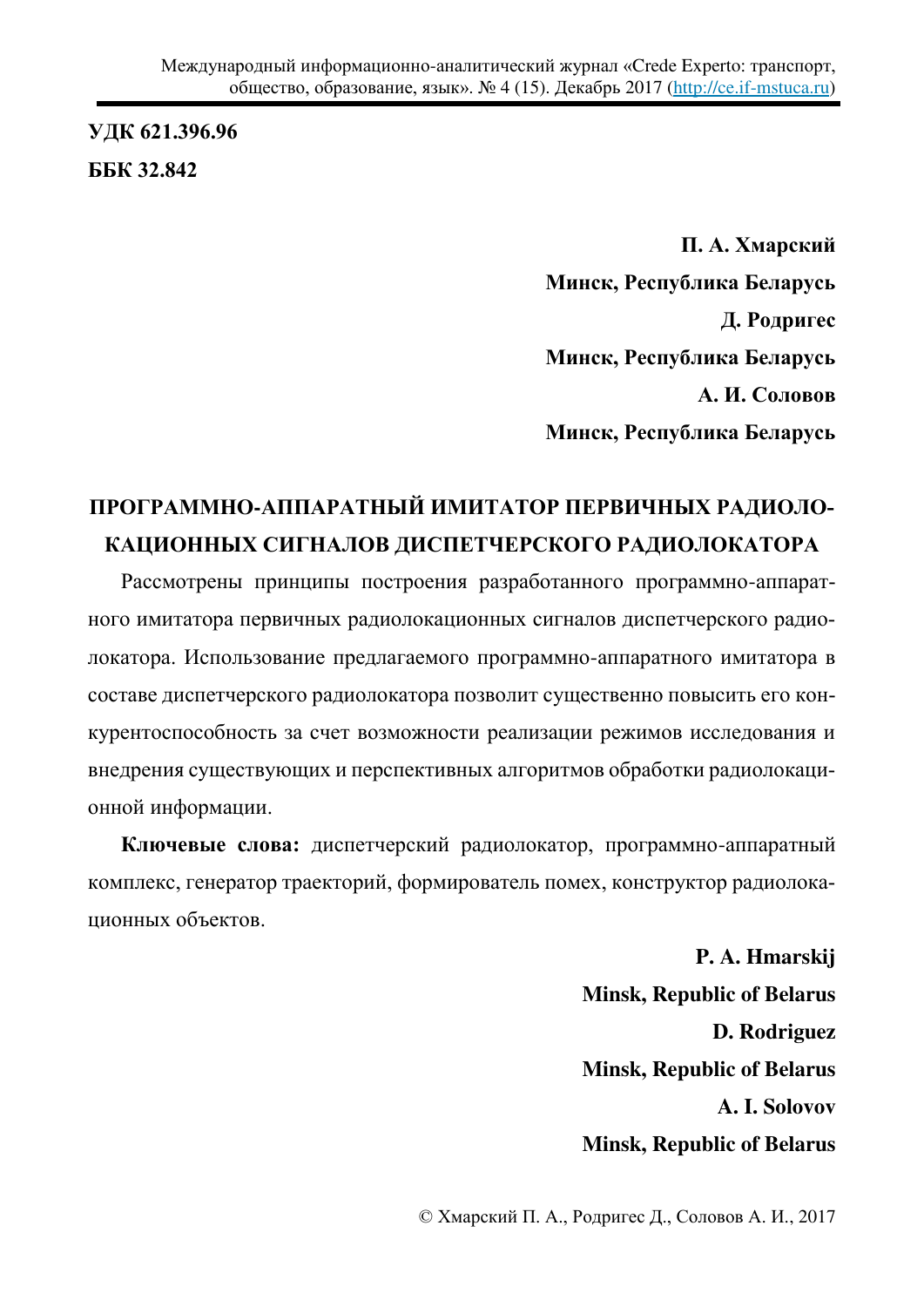## **HARDWARE-SOFTWARE SIMULATOR FOR PRIMARY RADAR SIG-NALS OF THE CONTROL RADAR**

The article focuses on the principles of construction of the developed hardwaresoftware simulator for primary radar signals of the control radar. The use of the proposed hardware simulator within a dispatching radar will significantly improve its competitiveness due to the possibility of realization of the modes of research and implementation of existing and future algorithms for radar information processing.

**Keywords:** control radar, hardware and software system, the generator of trajectories, noise shaper, designer of radar objects.

Введение. Вопросам разработки современных систем имитации воздушнопомеховой обстановки применительно к радиолокационным системам управления воздушным движением уделяется большое внимание [Солонар, 2014, с. 60–66; Костромицкий, 2013, с. 115–118; Курлович, 1999, с. 123; Горелик, 1985, с. 200−225; Канащенков, 2003, с. 15]. Особое место в системе управления воздушным движением занимает диспетчерский радиолокатор, обеспечивающий группу руководства полетами информацией о всей совокупности летательных аппаратов в ближней зоне аэродрома. При разработке алгоритмов математического моделирования составляющих принятого сигнала для программно-аппаратного имитатора радиолокационных сигналов диспетчерского радиолокатора необходимо учитывать современное состояние систем создания и постановки имитирующих и дезорганизующих помех естественного и искусственного происхождения. Кроме того, реализуемые алгоритмы моделирования реализаций отраженного сигнала должны учитывать основные отличительные особенности сигналов реальных радиолокационных объектов [Ярмолик, 2008, с. 34–38; Ширман, 2007, с. 119−127]: мощностные характеристики, корреляционные свойства, фазовые соотношения, радиальные размеры целей и т. п. На этапе разработки алгоритмов имитации важным вопросом является также анализ и учет особенно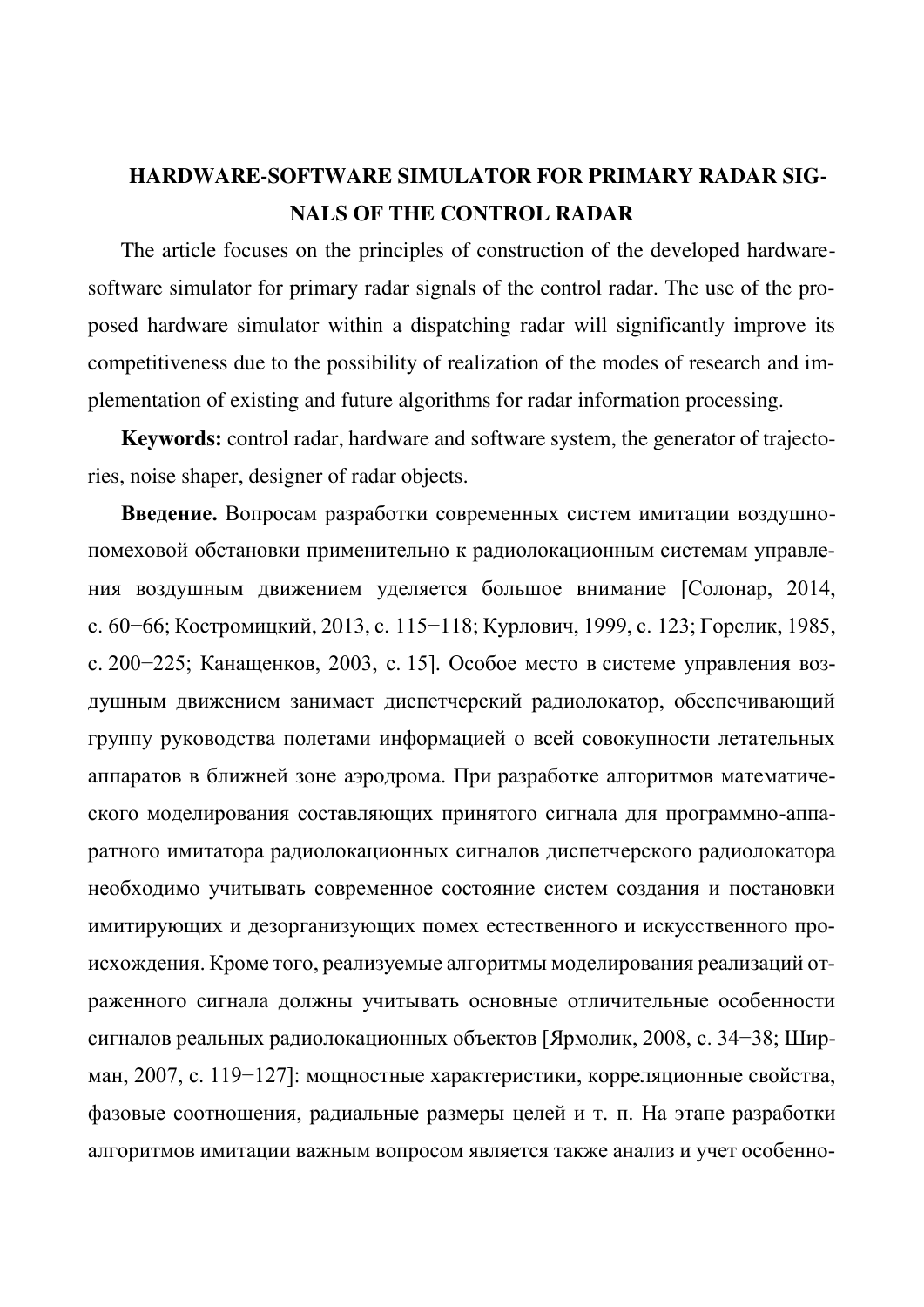стей тракта обработки диспетчерского радиолокатора, в интересах которого осуществляется имитация составляющих принятого сигнала [Охрименко, 1983, с. 72]. Разрабатываемые математические модели составляющих принятого сигнала основаны на результатах предварительных расчетов и экспериментальных исследований и позволяют установить связь между исходными данными (тип наблюдаемого объекта, его геометрические характеристики, особенности пространственного перемещения, параметры РЛС и т. п.) и характеристиками имитируемого процесса.



 $Pucynok - C$ труктура программно-аппаратного имитатора первичных

радиолокационных сигналов диспетчерского радиолокатора

На кафедре авиационных радиоэлектронных систем учреждения образования «Военная академия Республики Беларусь» разработан и внедрен в учебный и научно-исследовательский процесс программно-аппаратный имитатор первичных радиолокационных сигналов диспетчерского радиолокатора, структура которого изображена на *рисунке*.

Программно-аппаратный имитатор первичных радиолокационных сигналов диспетчерского радиолокатора позволяет: моделировать входное воздействие для устройств первичной, вторичной обработки радиолокационной информации, записывать моделируемое или реальное (с выходов детекторов от реального диспетчерского радиолокатора) входное воздействие и результаты его обработки и анализировать показатели качества работы исследуемых и анализируемых устройств по записанным смоделированным или реальным входным данным.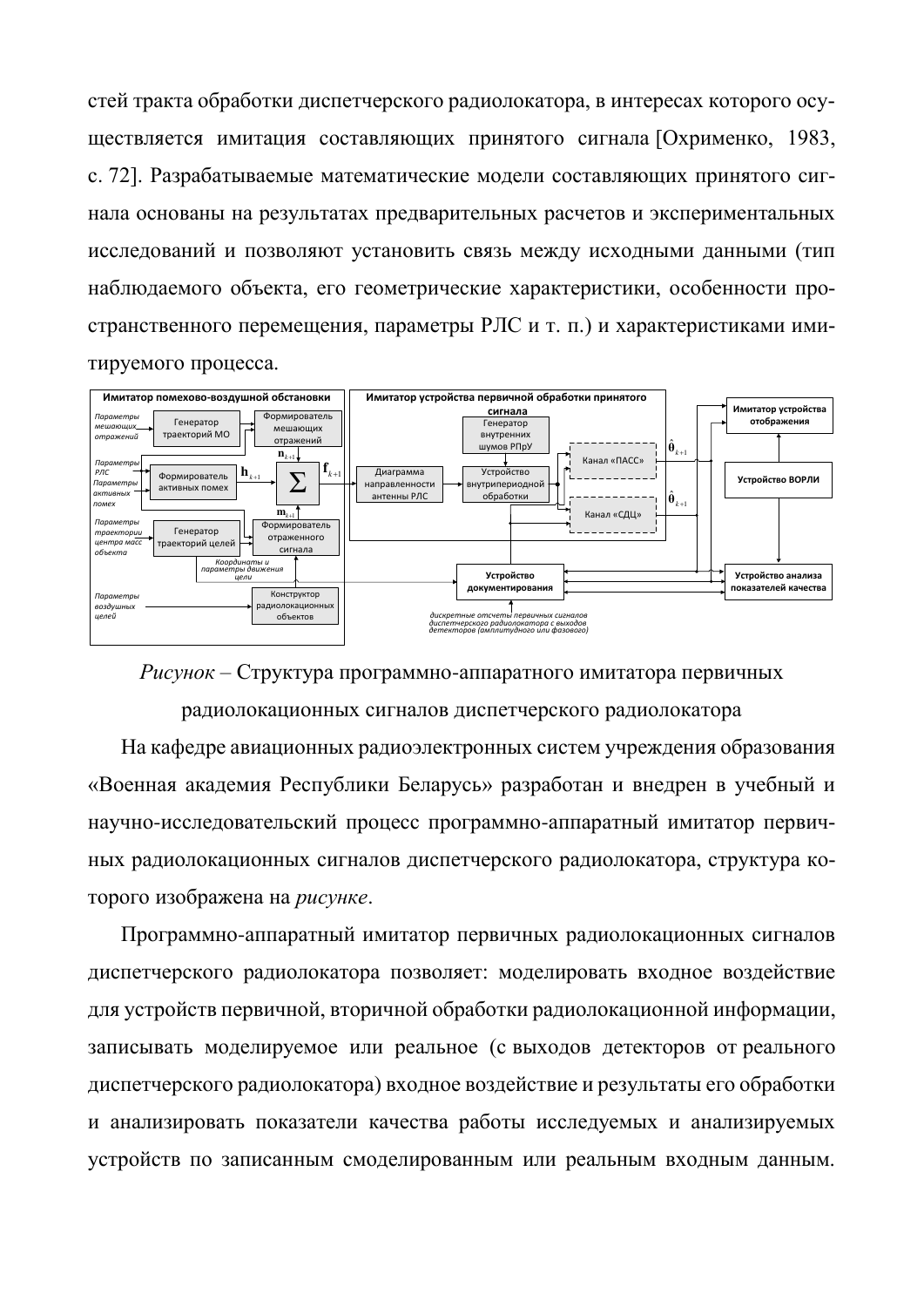Программно-аппаратный имитатор первичных радиолокационных сигналов диспетчерского радиолокатора состоит из: имитатора воздушно-помеховой обстановки, имитатора устройства первичной обработки принятого сигнала; имитатора устройства отображения; устройства вторичной обработки радиолокационной информации (ВОРЛИ); устройства документирования; устройства анализа показателей качества. Принципы построения разработанного программноаппаратного имитатора следующие.

Имитатор воздушно-помеховой обстановки позволяет моделировать сложную обстановку в зоне обзора диспетчерского радиолокатора с числом воздушных целей до 250. Процесс моделирования отсчетов имитируемого процесса организуется в 2 этапа: этап предварительной подготовки исходных данных (выполняется однократно, после выбора конфигурации); этап непосредственных вычислений (выполняется на этапе моделирования). В имитаторе воздушно-помеховой обстановки предварительно задаются начальные параметры мешающих отражений, активных помех (активно-шумовых помех, ответных импульнсых помех, несинхронных импульсных помех), воздушных целей, траекторий центров масс объектов и параметры диспетчерского радиолокатора. В генераторе траекторий рассчитываются кинематические траектории движения на основании аэродинамических и тягоскоростных характеристик целей. В ходе моделирования использовался конструктор радиолокационных объектов, описанный в [Солонар, 2014, с. 60–66] и позволяющий имитировать реализации отраженных радиолокационных сигналов от наблюдаемых наземных и воздушных объектов (таких как: реактивные и винтовые самолеты, беспилотные летательные аппараты, вертолеты, крылатые и противорадиолокационные ракеты, аэростаты и воздушные шары и пр.).

Разработанные алгоритмы моделирования, реализуемые в составе имитатора воздушно-помеховой обстановки, позволяют формировать дискретные отсчеты принятого сигнала  $\,f_{_{k,i}} \, (k \,$  – номер азимутального направления,  $\,i \,$  – номер анализируемого дискрета дальности), представляющего собой аддитивную смесь от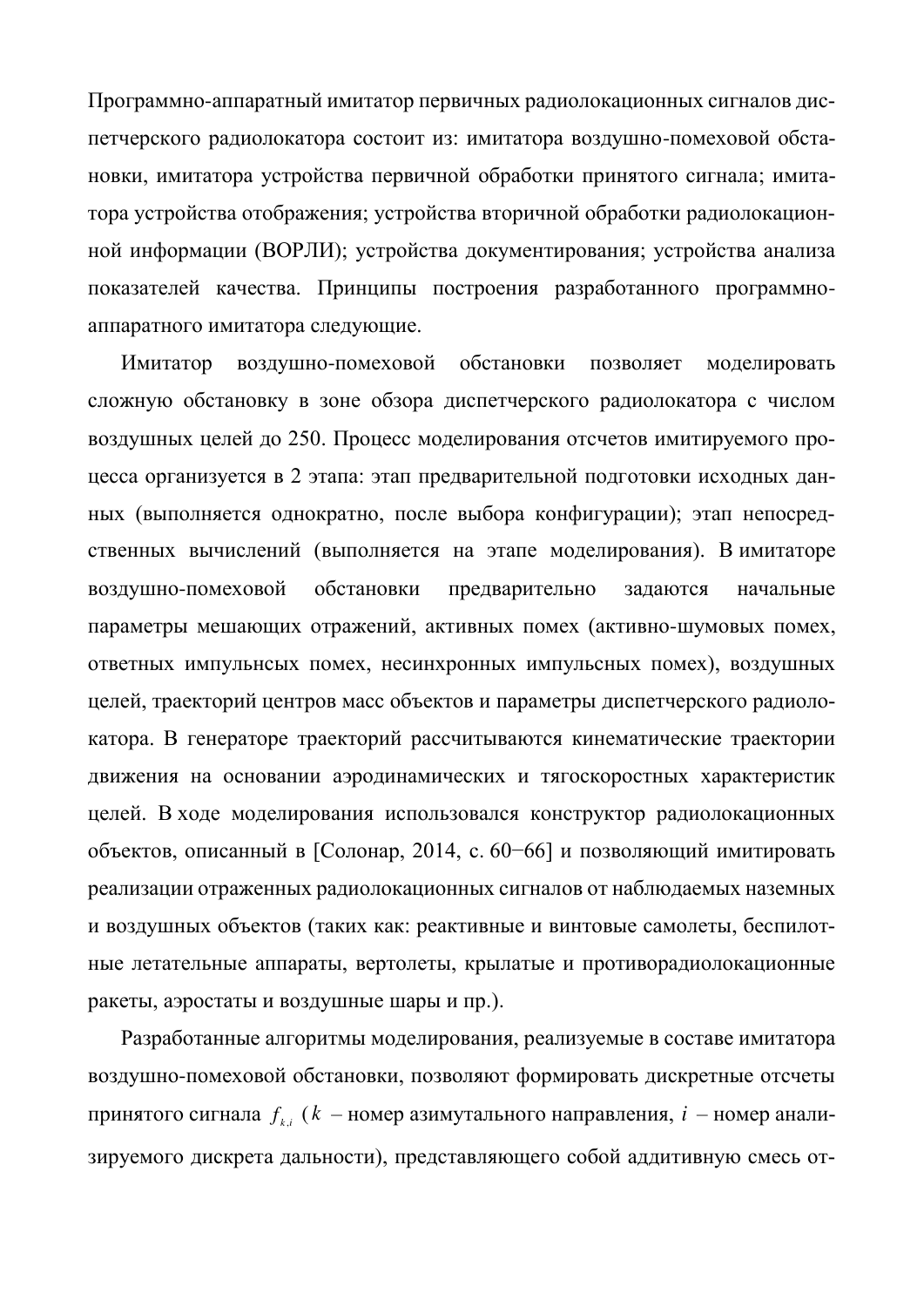ражённого сигнала от наблюдаемого объекта требуемого класса, объемно и поверхностно распределенных мешающих отражателей и составляющие шумовых помех. Каждая из составляющих принятого сигнала  $f_{k,i}$  моделируется, независимо от других, а результирующий принятый сигнал представляет собой аддитивную смесь всех имитируемых составляющих:

$$
f_{k,i} = m_{k,i} + n_{s,k,i} + n_{k,i} + n_{ak,i} + n_{\text{out},i} + n_{\text{out},k,i}^{\text{}} ,
$$

где *m* <sub>k,i</sub> – дискретные отсчеты сигнала, отраженного от аэродинамической цели (  $k$  – номер азимутального направления,  $i - N_2$  анализируемого дискрета дально $c_{TH}$ );

 $n_{_{s_{k,i}}}$  – дискретные отсчеты мешающих отражений от поверхностно-распределенных отражателей;

 $n_{\scriptscriptstyle v_{k,i}}$  – дискретные отсчеты мешающих отражений от объемно-распределенных отражателей;

 $h_{_{ak,i}}$  – дискретные отсчеты активной шумовой помехи;

*s ɨɢɩ ik h* , – ɞɢɫɤɪɟɬɧɵɟ ɨɬɫɱɟɬɵ ɨɬɜɟɬɧɵɯ ɢɦɩɭɥɶɫɧɵɯ ɩɨɦɟɯ (*s* – № ɢɫɬɨɱɧɢɤɚ помехи);

*s*  $h_{\scriptscriptstyle\rm{num}\,k,i}^{\phantom{\mathrm{max}\,}}$  – дискретные отсчеты несинхронной импульсной помехи.

Методика формирования мешающих отражений включает: определение исходных данных; расчёт мощности мешающих отражений для каждого отсчета дальности по всей зоне обзора РЛС в пределах области мешающих отражателей; создание формирующих фильтров для расчета междупериодной корреляции в каждом отсчете по дальности в пределах области мешающих отражателей; свертка по «дальности» случайных отсчетов формирующих фильтров с корреляционной функцией закона модуляции зондирующего сигнала; свертка отсчетов мощности мешающих отражений с диаграммной направленности антенны (ДНА). Динамика и формирование мешающих отражений реализована согласно методике, описанной в [Охрименко, 1983, с. 121]. Междупериодные отсчеты мешающих отражений моделировались по методике формирования дискретных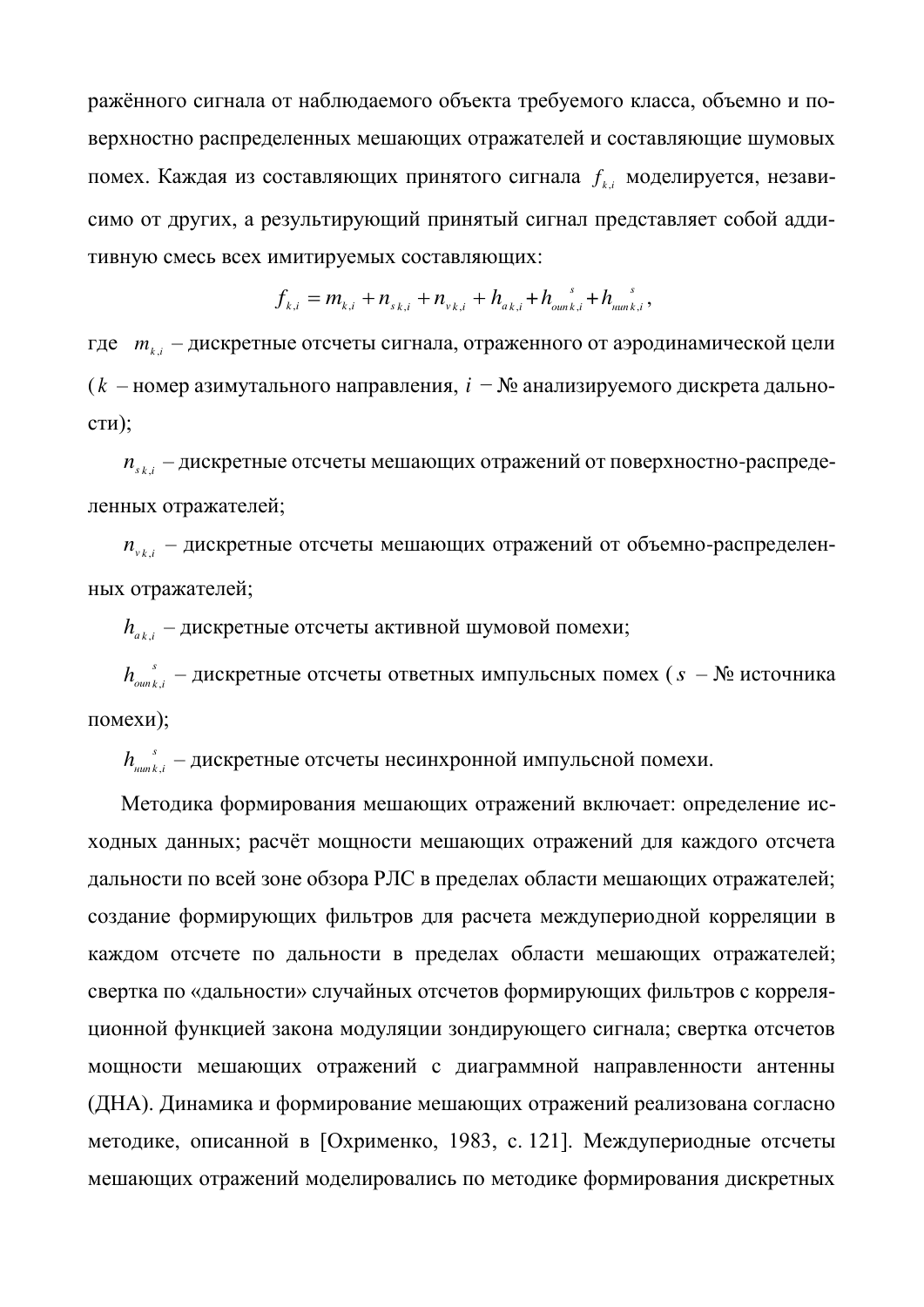отсчетов случайных процессов с заданными корреляционными свойствами, описанной в [Ярмолик, 2008, с. 34–38].

При моделировании реализаций отраженных сигналов учитываются: пространственное положение цели, её геометрические размеры и форма, особенности конструкции и наличие наблюдаемых вращающихся компонент, значение ЭПО. При моделировании учитывается специфика отражений от воздушных объектов [Курлович, 1999, с. 123; Горелик, 1985, с. 200-225; Ширман, 2007, с. 119−127]: особенности пространственного перемещения, геометрические размеры наблюдаемой цели, радиальное распределение ЭОП, обусловленное конструктивными особенностями цели, форма временной корреляционной функции отраженного сигнала.

При моделировании дискретных отсчетов шумовых помех для анализируемых условий наблюдения учитываются [Канащенков, 2003, с. 47–52; Цветнов, 1998, с. 122-126]: специфические особенности активной шумовой помехи; особенности пребывания постановщика в пределах зоны действия радиолокатора (особенности пространственного перемещения, геометрические размеры имитируемой цели, ее радиальное распределение ЭОП, обусловленное конструктивными особенностями цели, форма временной корреляционной функции отраженного сигнала); особенности имитации отсчетов несинхронных импульсных помех от нескольких источников в пределах зоны действия радиолокатора.

На выходе имитатора воздушной обстановки формируется вектор дискретных отсчетов принятого сигнала на *k*-м обзоре  $\,_{k,i}\,$ , поступающий на вход устройства первичной обработки принятого сигнала (кофигурация может изменяться, на рисунке в качестве примера изображена упрощенная структура данного устройства ДРЛ-6М2). На вход устройства первичной обработки принятого сигнала могут поступать:

при математическом моделировании – отсчеты сигнала с выхода имитатора воздушной обстановки;

при полунатурных экспериментах – дискретные отсчеты первичных сигналов диспетчерского радиолокатора выходов фазовых детекторов.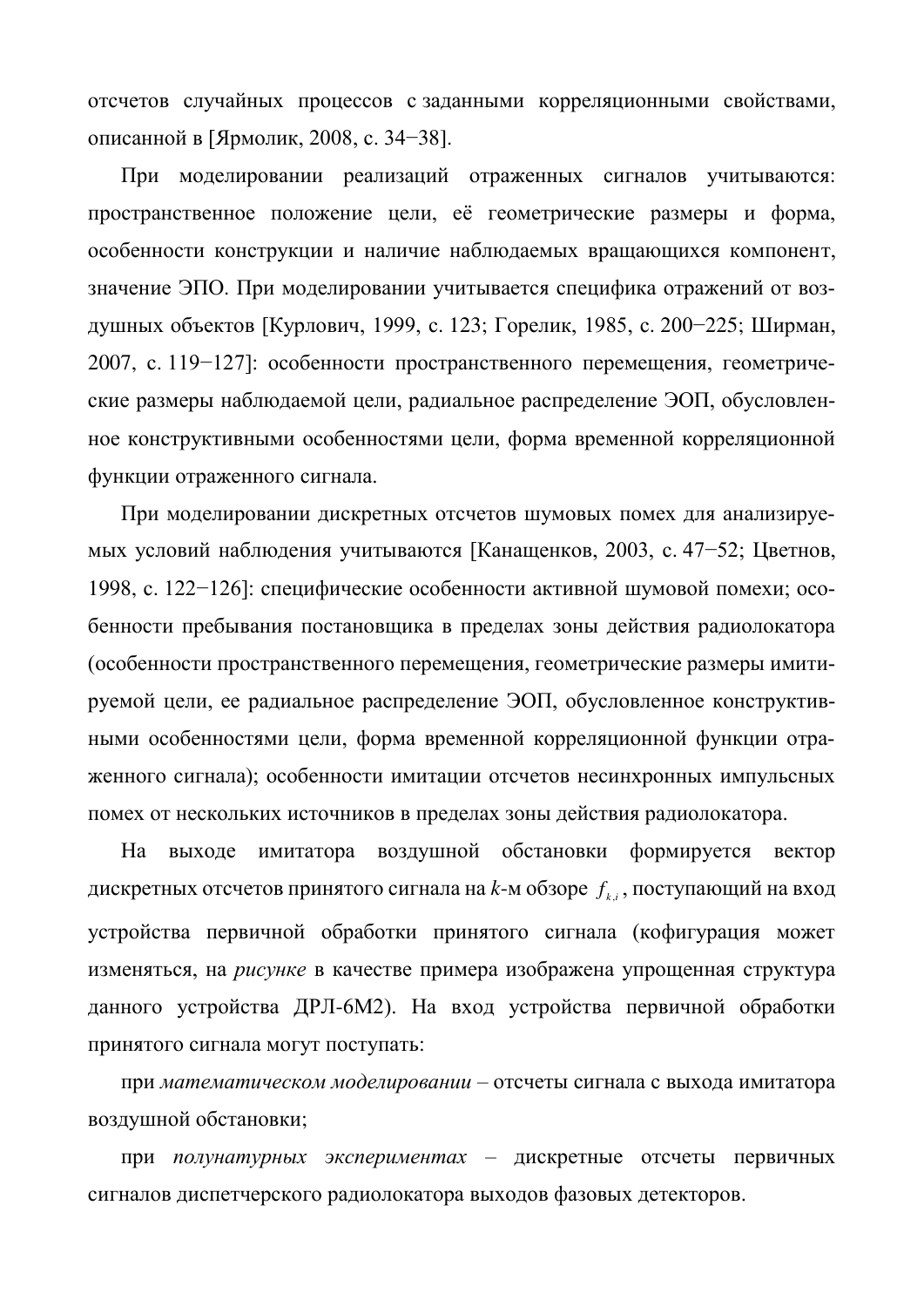Сформированные разовые оценки  $\hat{\theta}_{\scriptscriptstyle{k+1}}$  (вектор разовых оценок дальности и азимута, для ДРЛ-6М2 дополнительно включается устройство разового оценивания) с выхода имитатора устройства первичной обработки принятого сигнала поступают на вход устройства ВОРЛИ и имимитатора устройства отображения. Результаты ВОРЛИ и истинные траектории целей и мешающих отражений поступают на вход устройства документирования и устройства анализа показателей качества.

В имитаторе реализованы три режима работы: «тренаж», «исследователь» и «исследователь-разработчик». Режим «тренаж» предназначен для подготовки оператора диспетчерского радиолокатора при работе в различной помеховой обстановке при различных сценариях налета (имеются готовые сценарии и возможность редактирования своего сценария). Режим «исследователь» предназначен для исследования параметров важных составных частей диспетчерского радиолокатора [Лобачев, 2005, с. 3–14]: временной автоматической регулировки усиления; автоматической подстройки частоты; системы селекции движущихся целей; системы борьбы с несинхронными импульсными помехами; адаптивного обнаружителя; измерителя азимута и дальности. Режим «разработчик-исследователь» предназначен для исследования возможности использования различных перспективных методов обработки радиолокационной информации [Солонар, 2015, с. 75–80; Солонар, 2015, с. 134-150; Хмарский, 2015, С. 110-130; Хмарский, 2014, с. 71–77]: использование различных типов широкополосных сигналов; методов борьбы с пассивными и активными помехами; методов отождествления разовых оценок с сопровождаемыми траекториями; методов фильтрации первичных радиолокационных измерений; методов межобзорной селекции движушихся целей.

Таким образом, разработанный комплекс моделирования и экспериментальных исследований позволяет: осуществлять тренаж операторов диспетчерского радиолокатора; моделировать входное воздействие для исследуемых и разрабатываемых устройств обработки радиолокационной информации; записывать моделируемое или реальное входное воздействие и результаты его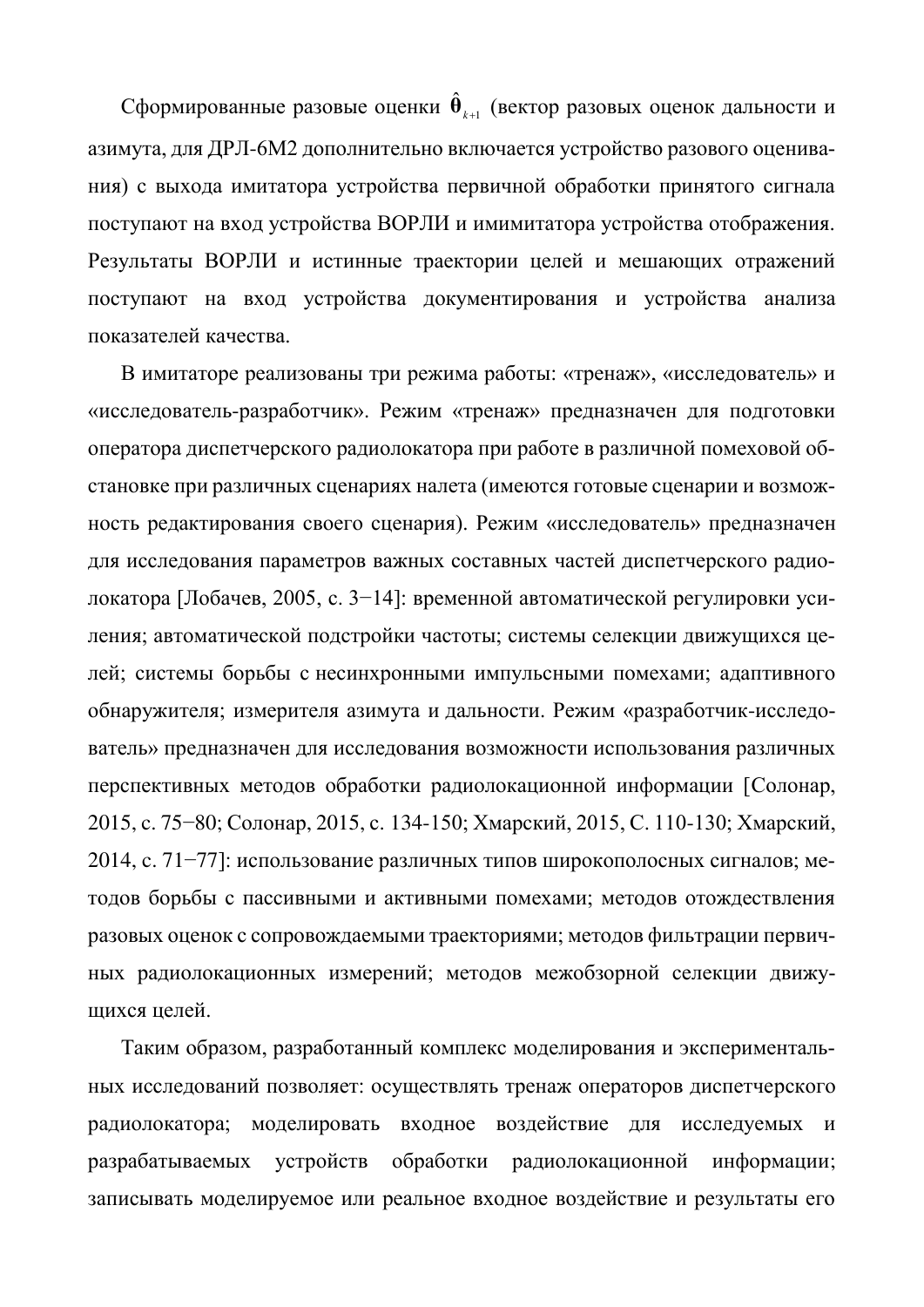обработки; анализировать показатели качества работы исследуемых и разрабатываемых устройств по записанным смоделированным или реальным входным данным. Использование предлагаемого программно-аппаратного имитатора воздушно-помеховой обстановки в составе диспетчерского радиолокатора позволит существенно повысить его конкурентоспособность за счет возможности реализации режимов исследования и внедрения существующих и перспективных алгоритмов обработки радиолокационной информации.

## **Библиографический список**

1. Защита радиолокационных систем от помех. Состояние и тенденции развития / под ред. А. И. Канащенкова, В. И. Меркулова. М.: Радиотехника, 2003. 416 с.

2. Костромицкий С. М. Математическая модель динамики облака дипольных отражателей / С. М. Костромицкий, А. А. Дятко, П. Н. Шумский // Труды БГТУ. 2013. № 6. С. 115-118.

3. *Курлович В. И.* Основы теории радиосистем: уч. пособие / В. И. Курлович, С. В. Шаляпин. Мн.: ВА РБ, 1999. 342 с.

4. *Лобачев Ю. В.* Радиолокационные системы управления воздушным движением / Ю. В. Лобачев, Е. С. Перевозов. Ч. 1. Тамбов, 2005. 283 с.

5. Охрименко А. Е. Основы радиолокации и радиоэлектронная борьба. Ч. 1. М.: Военное издательство МО СССР, 1983. 456 с.

6. Радиоэлектронные системы. Основы построения и теория: справочник / под ред. Я. Д. Ширмана. М.: Радиотехника, 2007. 510 с.

7. Современное состояние проблемы распознавания / под ред. А. Л. Горелика. М.: Радио и связь, 1985. 247 с.

8. *Солонар А. С.* Конструктор объектов программного комплекса моделирования радиолокационных сигналов / А. С. Солонар, П. А. Хмарский, С. Н. Ярмолик, А. С. Храменков, А. А Михалковский // Доклады БГУИР. 2014. № 6 (84). С. 60-66.

9. *Солонар А. С.* Межобзорная компенсация дискретных мешающих отражений с формированием карты местных помех и накоплением решений / А. С. Солонар, П. А. Хмарский, С. А. Горшков, А. М. Вашкевич // Доклады БГУИР. 2015. № 4 (90). С. 75–80.

10. *Солонар А. С.* Синтез устройства межобзорной селекции движущихся целей для радиолокаторов кругового обзора, учитывающего распределение принятого сигнала по пространству радиолокационного наблюдения / А. С. Солонар, П. А. Хмарский // Вестн. Воен. Акад. Респ. Беларусь. 2015. № 2 (47). С. 134-150.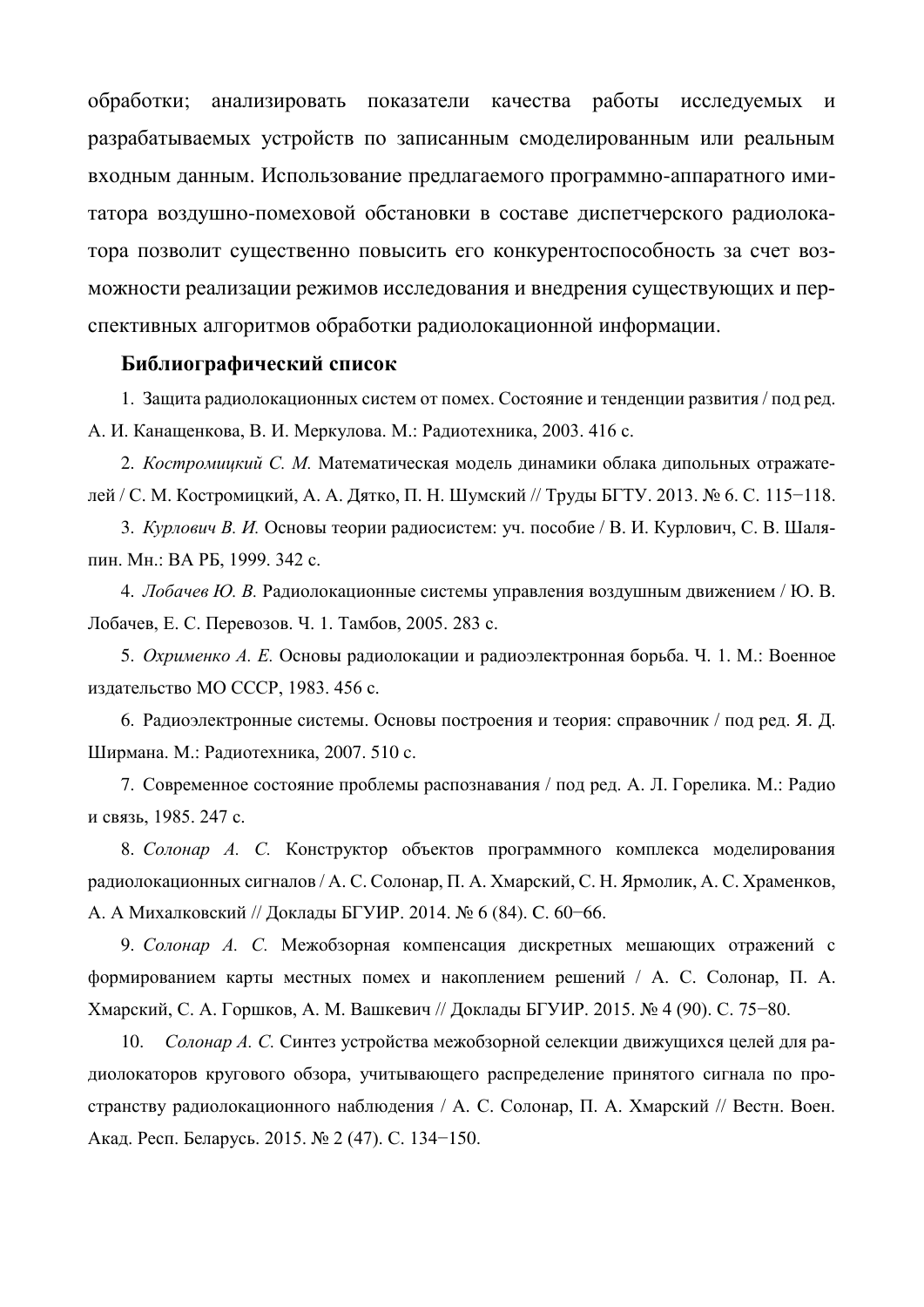11. *Хмарский П. А.* Анализ показателей качества устройства межобзорной селекции движущихся целей, учитывающего распределение принятого сигнала по пространству радиолокационного наблюдения / П. А. Хмарский, А. С. Солонар // Вестн. Воен. Акад. Респ. Беларусь. 2015. № 4 (49). ɋ. 110−130.

12. *Хмарский П. А.* Оценка влияния условий наблюдения на точность измерения дискретных фильтров Калмана при наблюдении объектов в полярных координатах методом Монте-Карло / П. А. Хмарский, А. С. Солонар // Доклады БГУИР. 2014. №7 (85). С. 71–77.

13. *Цветнов В. В.* Радиоэлектронная борьба: радиоразведка и радиопротиводействие / В. В. Цветнов, В. П. Демин, А. И. Куприянов. М.: МАИ, 1998. 240 с.

14. *Ярмолик С. Н.* Формирование гауссовских случайных процессов с корреляционной функцией требуемой формы / С. Н. Ярмолик, А. С. Солонар // Сборник научных статей Мн.: BAP5, 2008. № 15. C. 34-38.

## **References**

1. Protection radar systems from interference. Status and trends of development / Ed. by A. I. Kanashenkov, V. I. Merkulov. Moscow: Radiotekhnika, 2003. 416 p

2. Kostromitskiy S. M. (2013). Mathematical model of dynamics of clouds of dipole reflectors. S. M. Kostromitskiy, A. A. Dyatko, P. N. Shumskiy // Proceedings of BSTU. 2013. No. 6. Pp. 115-118. (In Russian).

3. Kurlovich I. V. (1999). Fundamentals of the theory of systems: textbook / V. I. Kurlovich, S. V. Shalyapin. Minsk.: VA RB, 1999. 342 p. (In Russian).

4. Lobachev Yu. V. (2005). The radar system of air traffic control / Yu. V. Lobachev, E. S. Perevozov. Part 1. Tambov, 2005. 283 p. (In Russian).

5. Okhrimenko A. E.(1983). Basics of radar and electronic warfare. Part 1. Moscow: Military publishing house of Ministry of defense USSR, 1983. 456 p. (In Russian).

6. Electronic systems. Bases of construction and theory: a handbook / Ed. by J. D. Shirman. M.: Radio Engineering, 2007. 510 p.

7. Modern state of the problem of recognition / Ed. by A. L. Gorelik. M.: Radio and communication, 1985. 247 p.

8. Solonar A. S. 2014). Designer software for modeling radar signals / A. S. Solonar, P. A. Khmarsky, S. N. Yarmolik, A. S. Khramenkov, A. A. Mikhalkovsky // Reports of BSUIR. 2014. No. 6 (84). Pp. 60-66. (In Russian).

9. Solonar A. S. (2015). Intersurvey compensation of discrete reflections interfering with the formation of a map of clutter and accumulation of solutions / A. S. Solonar, P. A. Khmarsky, S. A. Gorshkov, A. M. Vashkevich // Reports of BSUIR. 2015. No. 4 (90). Pp. 75-80. (In Russian).